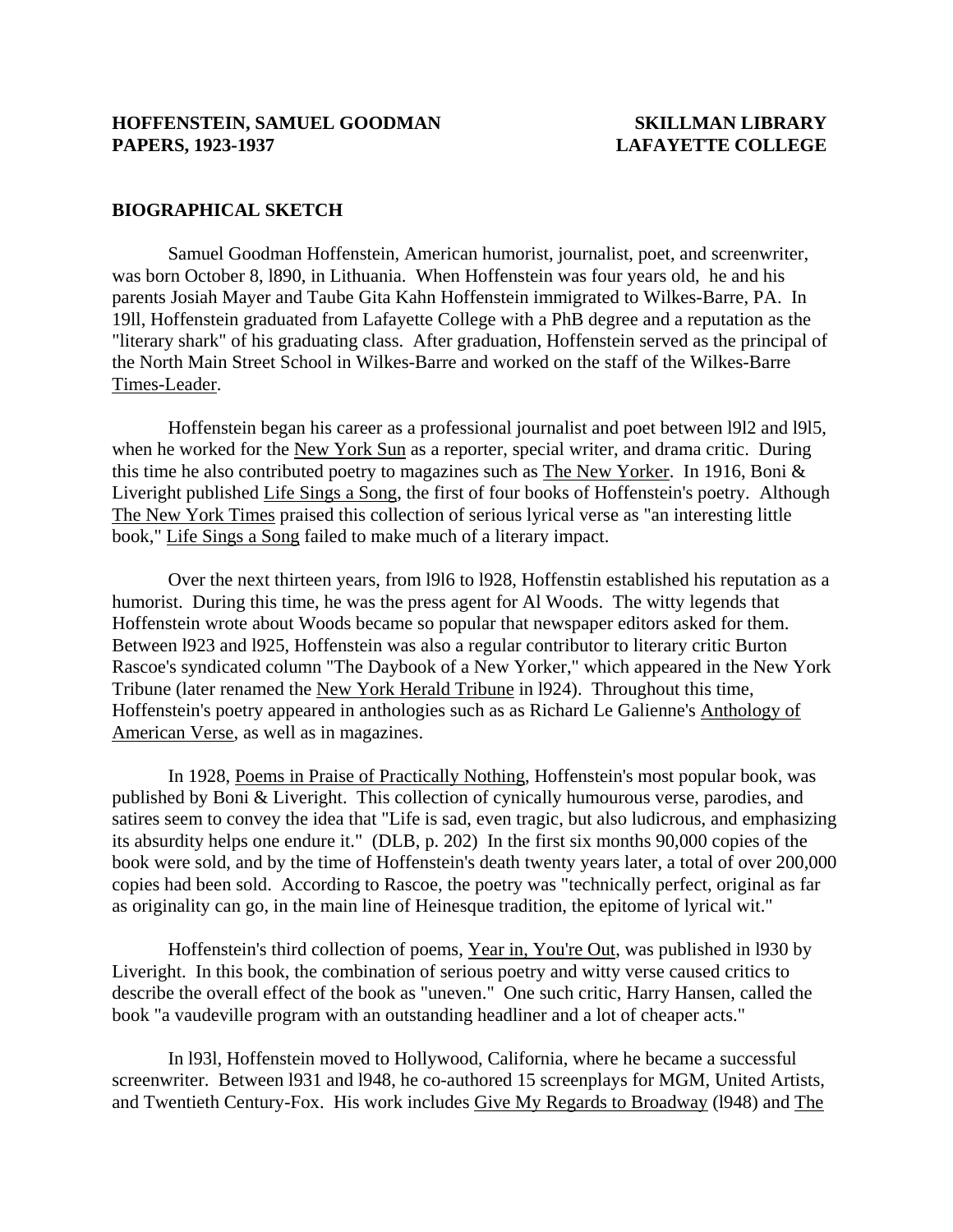Loves of Edgar Allen Poe (l942). Hoffenstein was nominated for two Academy Awards, one in l932 for Dr. Jekyll and Mr Hyde and another in l944 for Laura.

 While in Hollywood, Hoffenstein published only a few poems, which appeared in The New Yorker, Harper's, and a few other magazines. These final efforts formed his last volume of poetry, Pencil in the Air, which was published by Doubleday shortly after his death in l947. In l954, the Modern Library brought together Poems in Praise of Practically Nothing, Year In, You're Out, and Pencil in the Air and published them as Hoffenstein's Complete Works.

#### **SCOPE AND CONTENT NOTE**

 The Samuel Hoffenstein Papers (l box) comprises over l50 handwritten and typed pages of his poetic works, as well as annotated magazine and newspaper clippings, a few photographs, and correspondence from and to Hoffenstein, including letters from editors, fans, and one anti-Semitic detractor. Materials are filed alphabetically, beginning with the works of Hoffenstein. Whenever two folders are listed under one folder title, the second folder contains fragile originals. Dates for poems are given in the inventory only when this information is included on the manuscript.

 The bulk of the collection are manuscripts and typescripts of poetry that appeared in **Poems in Praise of Practically Nothing** (Boni & Liveright, l928) and **Year In, You're Out** (Liveright, l930). Hoffenstein divided both these books into several titled sections, with separate verses indicated by poem title or simply by roman numeral. Poetry manuscripts are arranged as they appear in the published books, first by section and then by individual poem. The inventory lists the individual verses by first line rather than by title or roman numeral, since these features on the manuscript and the published pieces do not always correspond. Various states of the poems are indicated by AMs (entirely handwritten), TMs/AMs (typescript with emendations), and TMs (typescript). Whenever possible, various states of the same poem are kept together in the folder. Occasionally, several short but separate poems will appear together on the same page in the AMs state; however, as a double-spaced TMs, these same poems may fill more than one page. In these instances, the poems are grouped together by state labeled Set A and Set B.

 In addition to the Collection's book manuscripts are several other noteworthy items. One such item is a 10-page poem Hoffenstein wrote for the Class of 1911, which did not appear in any Lafayette publication. Another is a version of "Come Weal, Come Woe, My Status is Quo" that is completely different from the one in **Year In, You're Out**, with verses later published in several sections of **Year In, You're Out** and in the section "Songs About Life and Brighter Things Yet" from **Poems in Praise of Practically Nothing**. "Poems Designed to Court the Favor of Celebrated Thespians, Living and Dead" is twelve short verses concerning press agent Al Woods. Short poetical works that do not constitute an identifiable series and are not published in one of Hoffenstein's books are in the folder designated Unidentified Poetry. All of Hoffenstein's books are held by the David Bishop Skillman Library Special Collections.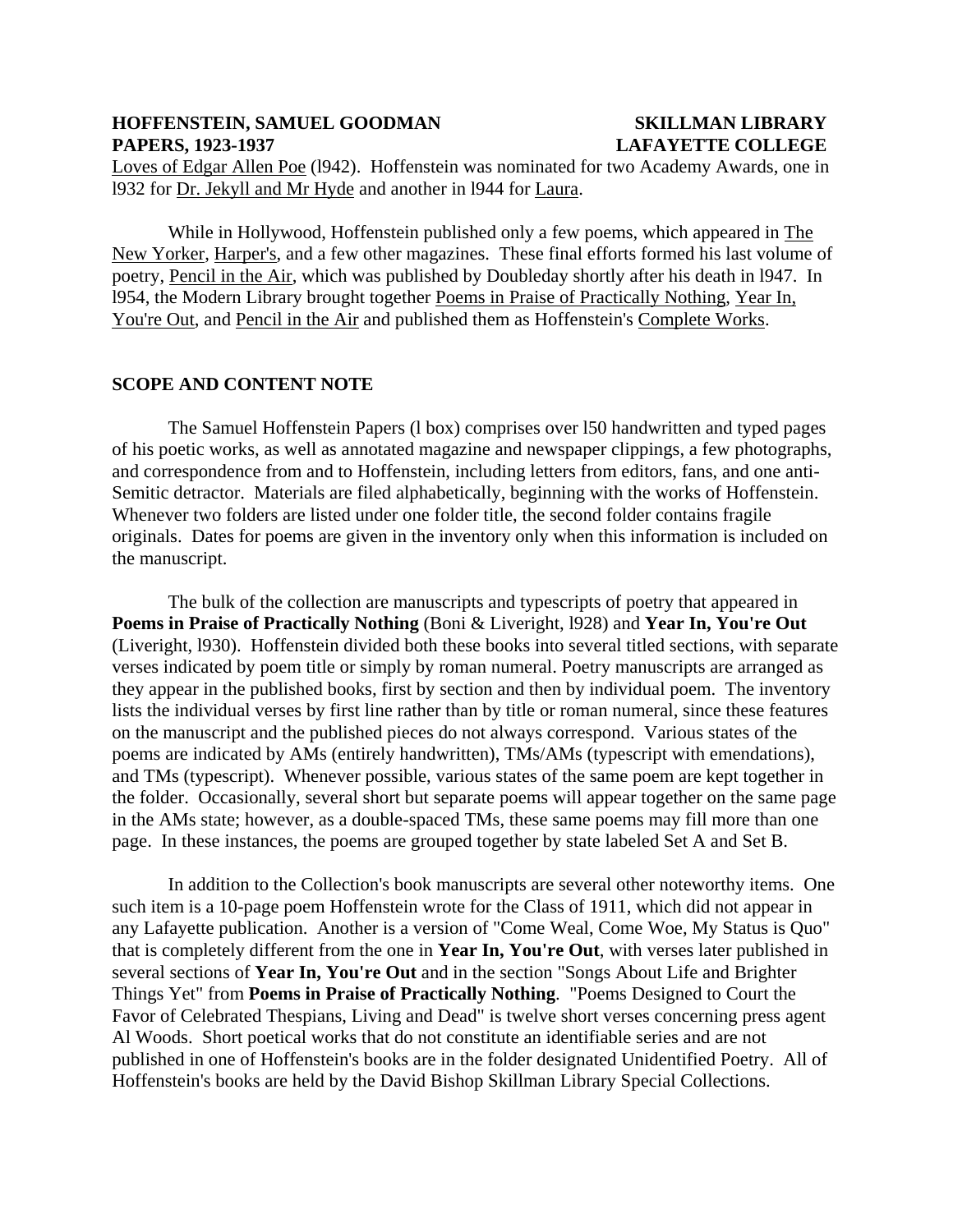# **HOFFENSTEIN, SAMUEL GOODMAN SKILLMAN LIBRARY PAPERS, 1923-1937**

## **LAFAYETTE COLLEGE**

### **INVENTORY**

| Folder 1-2 |                                                                                           |
|------------|-------------------------------------------------------------------------------------------|
|            | Class poem: 1911. 5 p., AMs                                                               |
| Folder 3   |                                                                                           |
|            | Come weal, come woe, my status is quo: 12 p., TMs/AMs.                                    |
|            | When winter's here, my thoughts revert: 2 p., TMs                                         |
|            | How sweet upon the silent night: 2 p., TMs/AMs                                            |
|            | When I was young, my hopes ran high: 1 p., TMs/AMs. Completely<br>crossed out.            |
|            | For hours and hours I could not sleep: 1 p., TMs/AMs                                      |
|            | I've had troubles all my life: 2 p., TMs/AMs                                              |
|            | When I consider how we fret: 1 p., TMs/AMs                                                |
|            | The grass, it does not meditate: 2 p., TMs/AMs                                            |
|            | Sometimes I think I'd like to be: 1 p., TMs                                               |
|            | I'm sorry for the people pent: 2 p., TMs                                                  |
|            | I like the broad and starry track: 1 p., TMs                                              |
|            | Like lidless eyes, the windows stare: 1 p., TMs/AMs                                       |
|            | The backs of houses in the rain: 1 p., TMs                                                |
|            | Lamplight, through a leafy lace: 1 p., TMs                                                |
|            | Cross-legged where the lamplight gleams: 1 p., TMs                                        |
|            | I like the autumn days that stand: 1 p., TMs/AMs                                          |
|            | The parrot imitates the man: 1 p., TMs                                                    |
|            | The most intense of all distress: 1 p., TMS                                               |
| Folder 4-5 |                                                                                           |
|            | Poems designed to court the favor of celebrated the spians, living and<br>dead: 5 p., AMs |
|            | I've never seen Miss Harding play: 1 p.                                                   |
|            | I like few leading men, if any: 1 p.                                                      |
|            | I understand that Little Nell: 1 p.                                                       |
|            | Though business has not been so brisk: 1 p.                                               |
|            | I'd gladly beg an Annie Oakley: 1p.                                                       |
|            | Now Davy plays the asphodel: 1 p.                                                         |
|            | If you have never seen La Carter: 1 p.                                                    |
|            | I like to hear Al Jolson sing: 1 p.                                                       |
|            | For pere and fils, I'm sure there are: 1 p.                                               |
|            | There's none but speaks exceeding well: 2 p.                                              |
|            | Though Mique is not upon the stage: 1 p.                                                  |
|            |                                                                                           |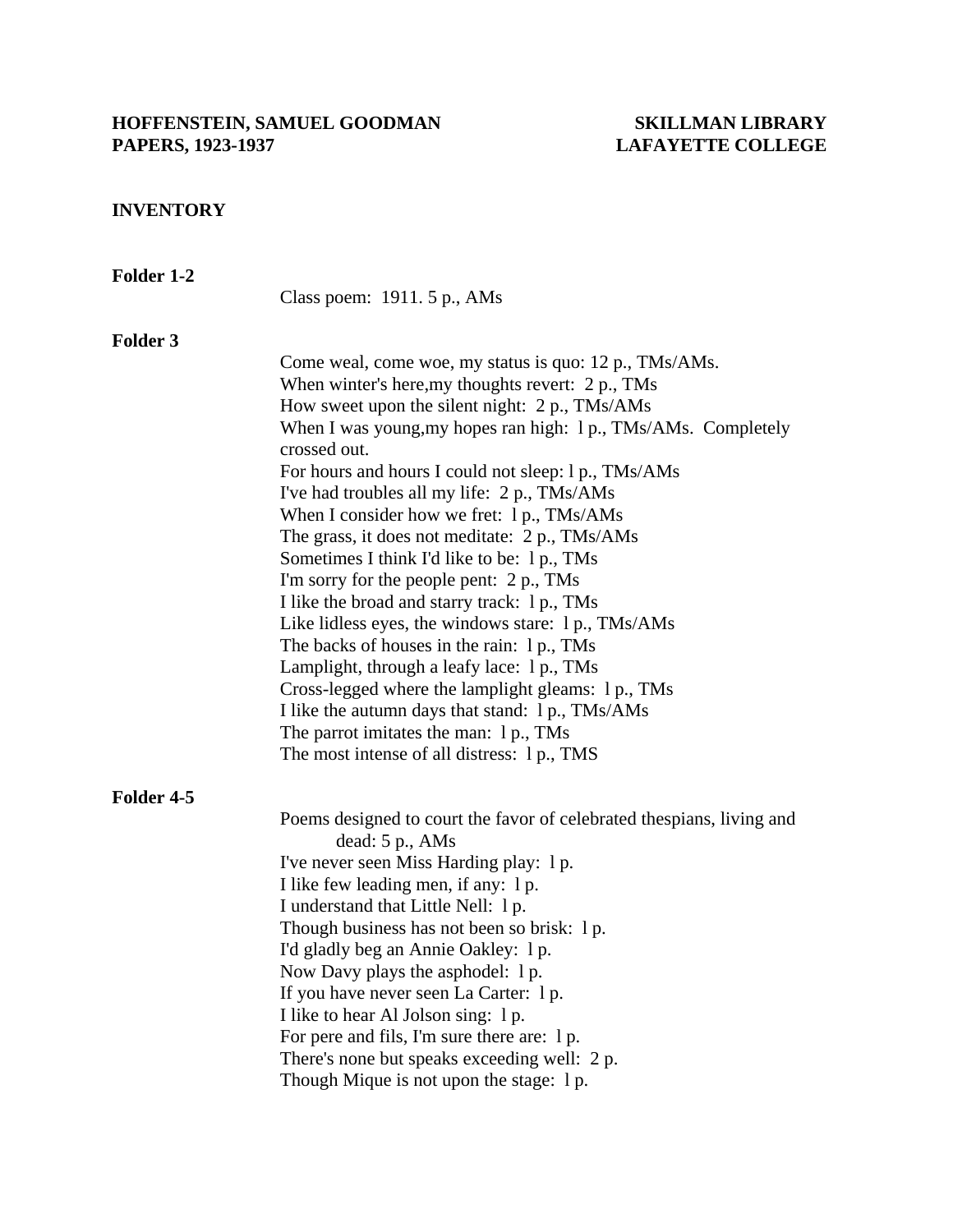## **LAFAYETTE COLLEGE**

### POEMS IN PRAISE OF PRACTICALLY NOTHING (P.I.P.O.P.N)

### **Folder 6-7**

 P.I.P.O.P.N: Preliminary pages; Songs to break the tedium...; A garden of verses for the little ones

|            | Title page: 1 p., 2 copies, page proof<br>Section title page: 2 p., 2 copies, page proof, AMs<br>Along the country roads there grow: 1 p., 2 copies, page proof<br>My luck with the proverbial sex: $2 p, 2 copies$ , page proof<br>When trouble drives me into rhyme: $1 p., 2 copies, page proof$<br>The rain that falls upon my heart: 2 p., TMs<br>Sweetling, try not to forget: 1 p., TMs/AMs<br>Oh the first kiss is sweet: 1 p., TMs/AMs<br>You're a pure spirit; you're air and water: 1 p., TMs/AMs<br>You're a positive fiend for life extension: 1 p., TMs<br>I love to hear the little bird: 1 p., TMs/AMs<br>Sleep, my little bay, sleep: 2 p., TMs/AMs<br>The calf, the goat, the little lamb: 1 p., TMs/AMs<br>The gnu is a remarka-bul: 1 p., AMs<br>Go to sleep, my little oaf: 1 p., TMs/AMs<br>The moon is made of Stilton cheese: 1 p., TMs/AMs<br>God gave us the blue sky above: 1 p., AMs |
|------------|------------------------------------------------------------------------------------------------------------------------------------------------------------------------------------------------------------------------------------------------------------------------------------------------------------------------------------------------------------------------------------------------------------------------------------------------------------------------------------------------------------------------------------------------------------------------------------------------------------------------------------------------------------------------------------------------------------------------------------------------------------------------------------------------------------------------------------------------------------------------------------------------------------------|
| Folder 8-9 | P.I.P.O.P.N.: Songs about life and brighter things yet<br>I'd rather listen to a flute: 1 p., AMs<br>The serpent has no feet or hands: 1 p., TMs/AMs<br>The leopard cannot change his spots: 1 p., TMs/AMs. On the same page<br>as "The small chameleon has the knack" from the section "Songs of<br>Faith in the Year After Next."<br>Stars reflected in the water: 1 p., AMs<br>They say a rolling stone's a loss: 1 p., TMs<br>We see strange creatures in the zoo: 1 p., TMs/AMs<br>It drinks up all -- and yet the sea: 1 p., TMs/AMs<br>Blossoms in a May-day breeze: 1 p., AMs<br>The church, for all its Heavenly birth: 1 p., TMs/AMs<br>I do respect that noble man: 1 p., AMs<br>The ostrich lives in foreign: 1 p., TMs/AMs                                                                                                                                                                          |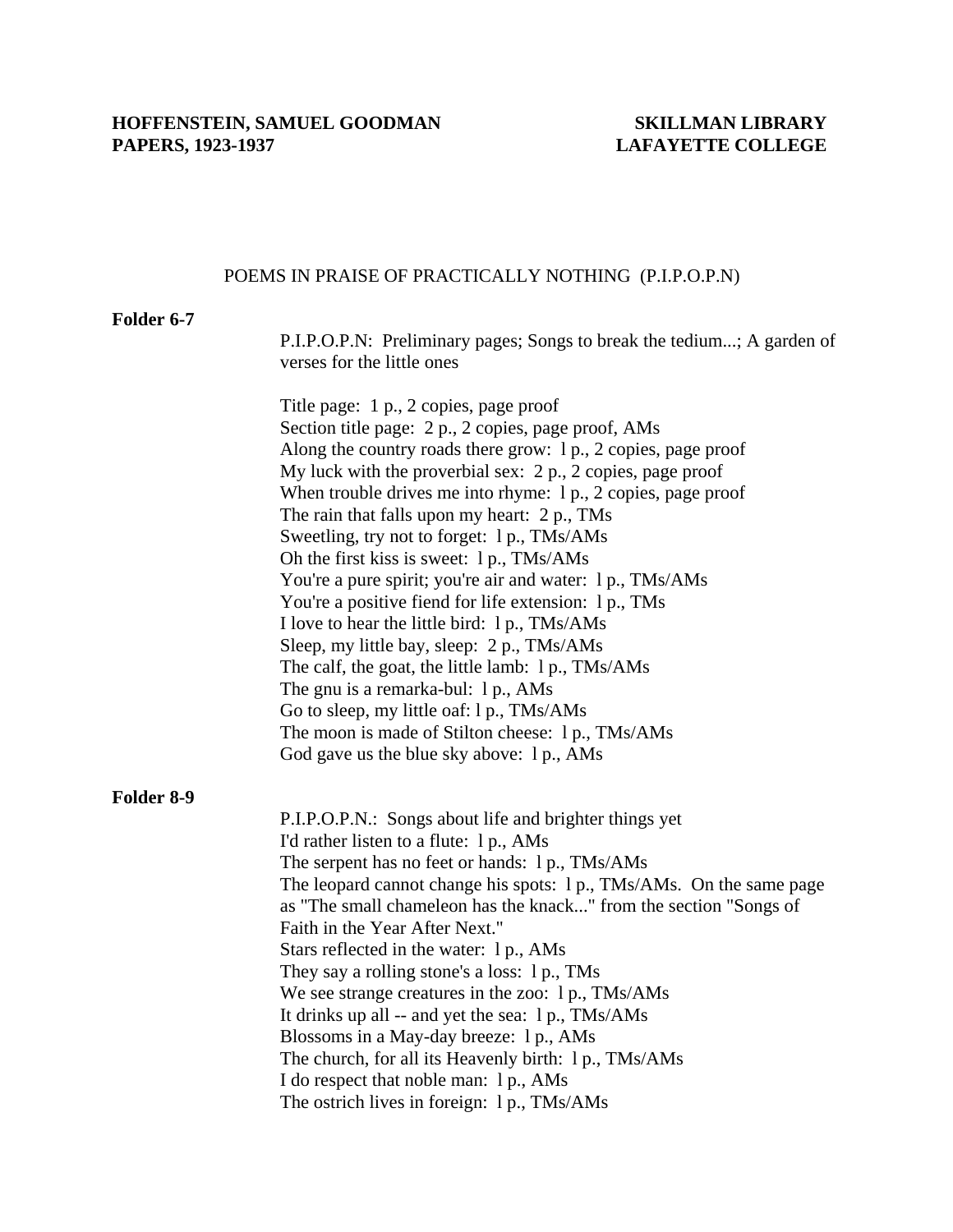# **HOFFENSTEIN, SAMUEL GOODMAN SKILLMAN LIBRARY PAPERS, 1923-1937**

## **LAFAYETTE COLLEGE**

|                     | The dinosour and icthyosaur: 1 p., TMs/AMs. Complete crossed out.<br>When I was young, my hopes ran high: 1 p., AMs<br>When I was young, my hopes ran high: 1 p.,<br>TMs/AMs<br>The monkey chatters in the tree: 1 p., TMs/AMs<br>I have only a bicycle: 1 p., AMs<br>The ant, he lays aside some dough: 1 p., AMs<br>How doth the busy little bee: 1 p., AMs                                                                                                                                                                                                                                                                |
|---------------------|------------------------------------------------------------------------------------------------------------------------------------------------------------------------------------------------------------------------------------------------------------------------------------------------------------------------------------------------------------------------------------------------------------------------------------------------------------------------------------------------------------------------------------------------------------------------------------------------------------------------------|
| <b>Folder 10-11</b> | P.I.P.O.P.N.: Songs of faith in the year after next; Interlude for a solitary<br>flute<br>I never see the long giraffe: 1 p., TMs/AMs<br>The day I like the least is Sunday: 1 p., TMs/AMs<br>I do not like to be alone: 1 p., TMs<br>The year is at the spring, and so: 1 p., TMs<br>Behold the crowd; from far it seems: 1 p., TMs/AMs<br>Sorrow that cries: 3 p., TMs<br>Sorrow that cries: 3 p., TMs/AMs (Date erased)<br>In the fine land of Nowhere: Feb. 1927, 2 p., TMs/AMs<br>You will be the breezes: 2 p., TMs/AMs                                                                                                |
| Folder 12           | P.I.P.O.P.N.: Review by Burton Rascoe                                                                                                                                                                                                                                                                                                                                                                                                                                                                                                                                                                                        |
| <b>Folder 13-14</b> | Published Pieces by Hoffenstein (n.d., 1923-1927)                                                                                                                                                                                                                                                                                                                                                                                                                                                                                                                                                                            |
| <b>Folder 15-16</b> | Remarkable Portraits: 2 p., AMs; 1 p., TMs                                                                                                                                                                                                                                                                                                                                                                                                                                                                                                                                                                                   |
| <b>Folder 17-18</b> | <b>Unidentified Poems</b><br>I have little of skittles and gin: 1 p., AMs<br>Excuse my unnatural stance: 2 p., TMs/AMs<br>Reader, from your noble look: 3 p., AMs<br>Now the violet hour of eve: 1 p., AMs<br>Child actors should not be seen: 1 p., AMs<br>In the merry month of spring: 1 p., AMs<br>There is not a prettier sight: 1 p., TMs/AMs<br>A little while together: Sep. 30, 1924; 1 p., TMs/AMs<br>Could I in golden syllables ensnare: Oct. 19,<br>1924; $1 p., TMs/AMS$<br>I ask not for the lightning-word: Nov. 30, 1924; 1 p., TMs/AMs<br>No earth your little feet have trod: Nov. 7, 1924; 1 p., TMs/AMs |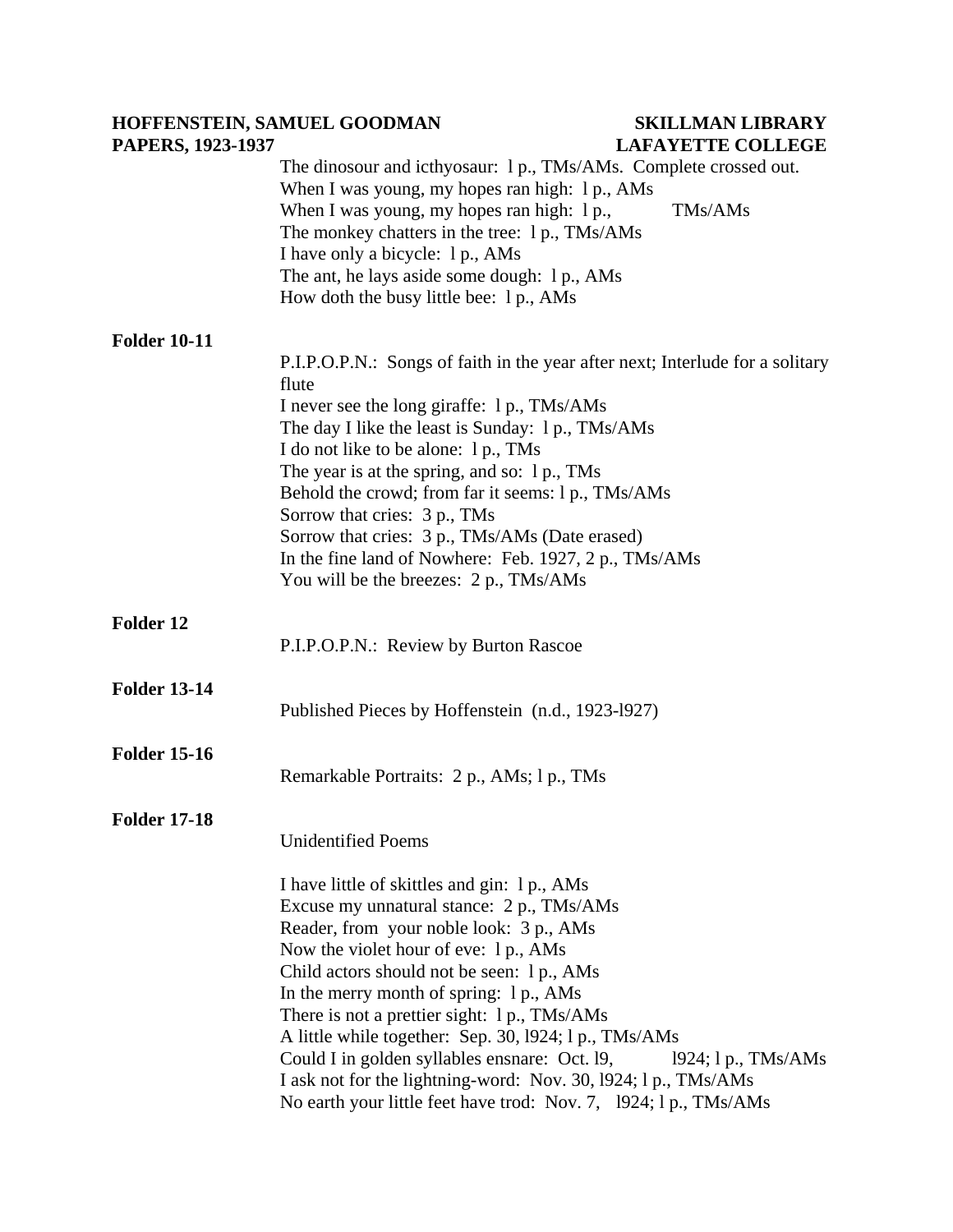The difference that makes you dear: Nov. 7, l924; l p., TMs/AMs Ah, could I have imagined you: Nov. 7, l924; l p., TMs/AMs You, whom I sought for; you, whom I wanted: Dec. 3, 1924, 1 p., TMs/AMs His cup was laid upon the cross: Dec. l5, l924; l p., TMs/AMs I wandered in the starry gloom: Dec. l5, l924; l p., TMs/AMs Your life undiluted by living: Jan. 6, 1925; 2 p., TMs/AMs The branches sway and pray: l p., TMs/AMs This is thy glory, Love, forevermore: l p., TMs/AMs My senses I've sated: 3 p., TMs/AMs How happy I, if I could wear: l p., TMs/AMs The seasons are intangible: 2 p., TMs There lived in days now dead and gone: 2 p., TMs/AMs In that dear old land of cotton: 2 p., TMs/AMs No birds where lunar angels light: Apr. 8, l927; l p., TMs/AMs Ah, had my clay been a bit more common: 2 p., TMs/AMs The shell with but a mild commotion: l p. Completely crossed out. The bird has wings with which to fly: l p. Completely crossed out. I'm not a trifle superstitious: l p. Completely crossed out. When dawn, between the red and white: 1 p. Completely crossed out. The serpent crawls upon its belly: l p., TMs Completely crossed out. Stars reflected in the water: l p., TMs Completely crossed out. Lions roar and pigeons moan: l p., TMs/AMs The lion has a mighty roar: l p., TMs/AMs Completely crossed out. Water cannot flow uphill: l p., TMs/AMs Completely crossed out. When I was six or seven or eight: l p., TMs/AMs YEAR IN, YOU'RE OUT (Y.I.Y.O)

#### **Folder 19**

 Y.I.Y.O.: Preliminary pages; Invocation; Lyrics to be skipped by those who do not care for this sort of time of thing Preliminary pages: 2 copies; l p., AMs; 1 p., TMs Table of contents: 2 copies: 2 p., AMs; 2 p., TMs Come, lovely Muse, desert for me: Jan. l4, l930, 4 p., AMs Come, lovely Muse, desert for me: 4 p., TMs Come, lovely Muse, desert for me: Jan. 14, l930, 4 p., TMs We have starved on bread and meat: l p., TMs/AMs We have starved on bread and meat: l p., TMs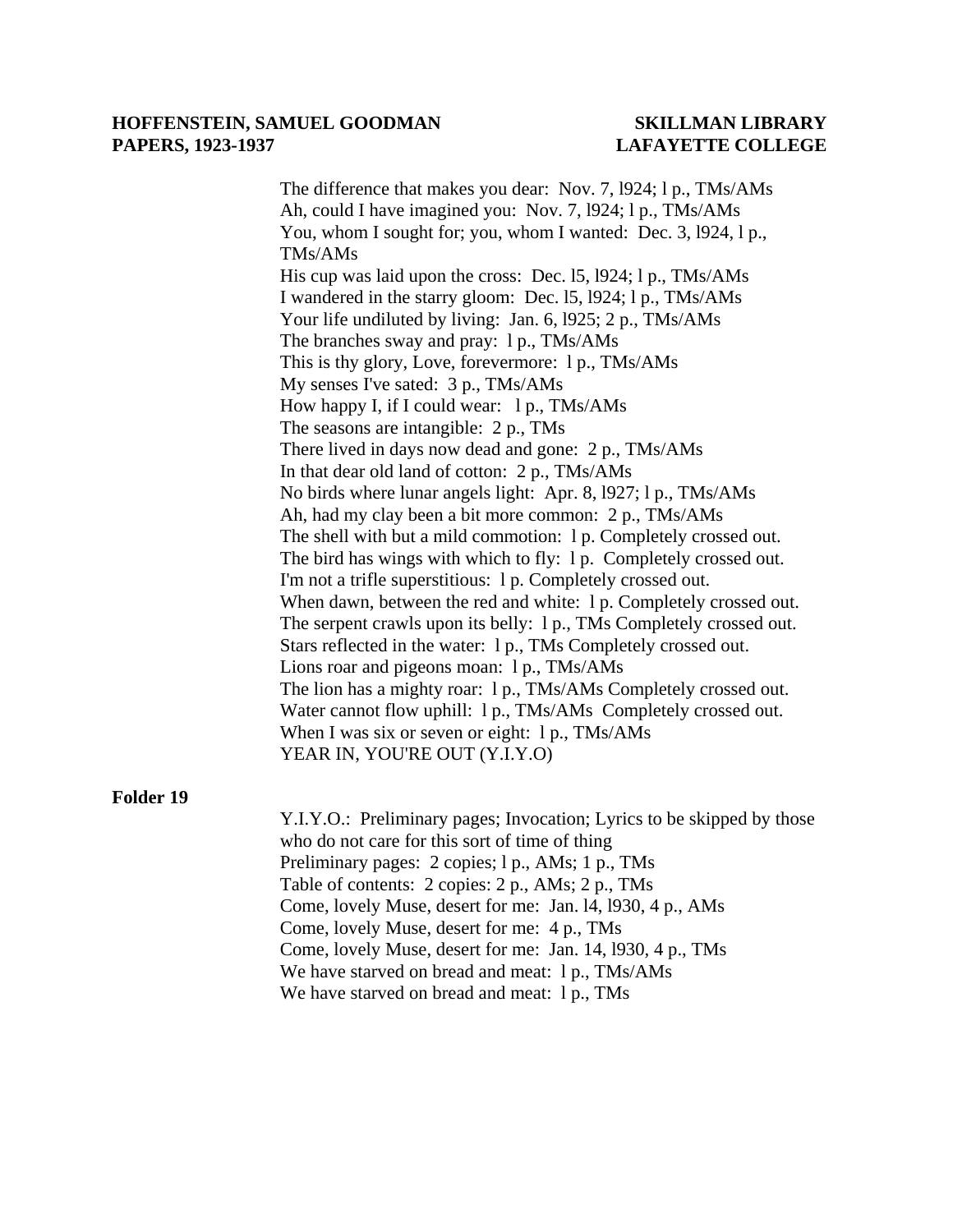#### **Folder 20**

 Y.I.Y.O.: Come weal, come woe, my status is quo Title page: l p., AMs

#### Set A

 Now I see clearly as they are: 2 p., TMs/AMs For hours and hours I could not sleep: l p., TMs/AMs I've had troubles all my life: l p., TMs/AMs When I consider how we fret: 1 p., TMs/AMs The grass, it does not meditate: 2 p., TMs/AMs Dear God, or Allah, Buddha, Christ: l p., TMs/AMs

#### Set B

 Now I see clearly as they are: l p., TMs How sweet upon the silent night: l p., TMs For hours and hours I could not sleep: l p., TMs

 I've had troubles all my life: 2 p., TMs When I consider how we fret: 1 p., TMs The grass, it does not meditate: l p., TMs Dear God, or Allah, Buddha, Christ: 2 p., TMs

#### **Folder 21**

 Y.I.Y.O.: Tis I sir, rhyming rapidly; Well, let's include them anyhow He who has not suffered away: 3 p., TMs/AMs He who has not suffered away: 5 p., TMs

#### Set A

You're a good boy; you mind your mother: 1 p., TMs/AMs You go to bed; you can't sleep yet: 2 p., TMs/AMs You've had your share of care and trouble: l p., TMs You've had your share of care and trouble: l p., TMs With her you haven't a single care yet: l p., TMs/AMs You have a date to meet your sweetie: l p., TMs/AMs

#### Set B

You're a good boy; you mind your mother: 1 p., TMs You go to bed; you can't sleep yet: 2 p., TMs You've had your share of care and trouble: l p., TMs You have a girl, a real beauty: 1 p., TMs You have a date to meet your sweetie: l p., TMs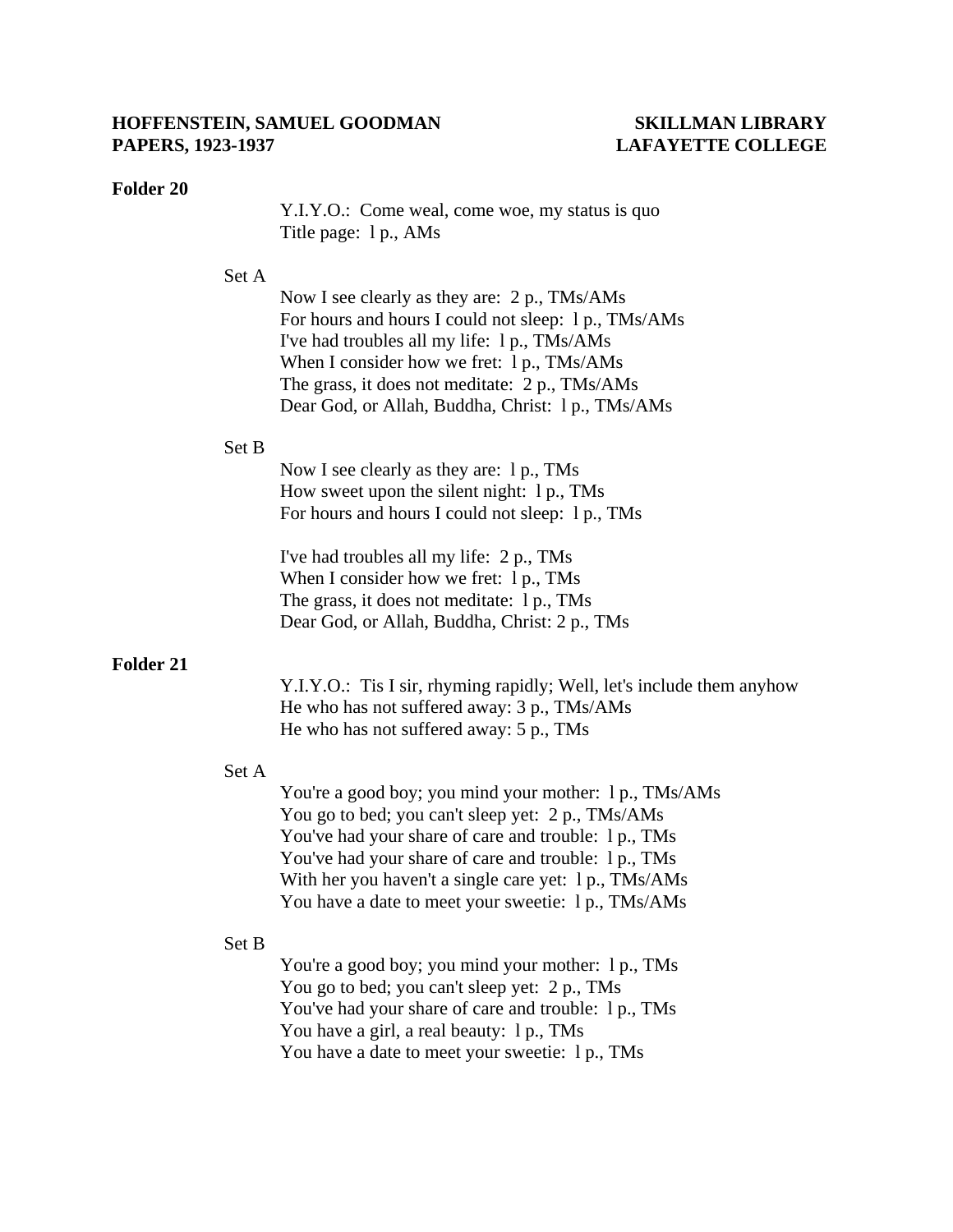#### **Folder 22**

#### Y.I.Y.O.: Serenades and songs for a pent-house window

Set A

 Sometimes, since you must absent be: l p., AMs Darling, you have lived and loved: l p., AMs/TMs The interfering stars above: l p., TMs/AMs If the truth were not so hard: l p., TMs/AMs Ah, the house that we shall build: l p., TMs/AMs Your hair is so golden: 1 p., AMs How long, how long, are the days without you: l p., TMs/AMs I love my love: l p., TMs/AMs You love me and I love you: 1 p., AMs Please remember that you are: l p., AMs Oh, had you but tarried: l p., TMs/AMs Loving me, be not too faint: l p.; TMs/AMs

#### Set B

 Sometimes, since you must absent be: l p., TMs Darling, you have lived and loved: l p., TMs The interfering stars above: l p., TMs If the truth were not so hard: l p., TMs Ah, the house that we shall build: l p., TMs Your hair is so golden: 1 p., TMs How long, how long, are the days without you: l p., TMs I love my love: l p., TMs You love me and I love you: 1 p., TMs Please remember that you are: l p., TMs Oh, had you but tarried: l p., TMs Loving me, be not too faint: l p., TMs Love, a little of myself: l p., TMs Stand not too near me: 2 p., TMs/AMs The interfering stars above: June 13-29, 1 p., AMs

#### **Folder 23**

 Y.I.Y.O.: Out of the everywhere into the here; The moist land The ocean spills upon the sands: l p., AMs The ocean spills upon the sands: l p., TMs The ocean spills upon the sands: l p., TMs I've been in love a dozen times: l p., AMs When winter's here, my thoughts revert: 2 p., TMs/AMs When winter's here, my thoughts revert: l p., TMs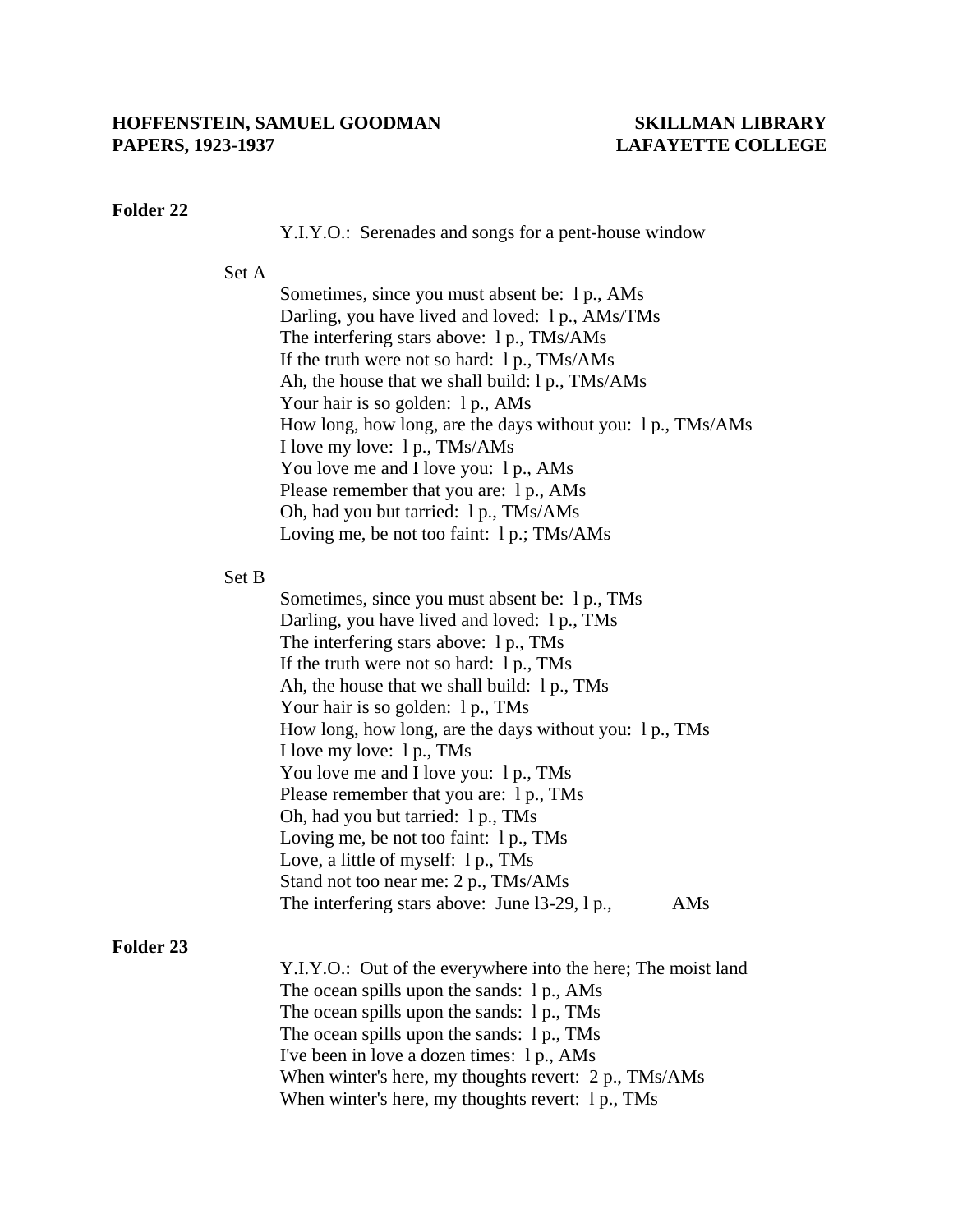Who stares upon a star too long: l p., TMs/AMs Who stares upon a star too long: 1 p., TMs Lovely you seem, and yet I know: 1 p., TMs/AMs April's very fickle following: 10 p., TMs

#### **Folder 24**

Y.I.Y.O.: Rag-Bag; Dialect poems Rag-Bag (Section title): l p., AMs Little by little we subtract: l p., AMs Little by little we subtract: l p., TMs/AMs Little by little we subtract: l p., TMs The shelves of the world: 2 p., TMs/AMs The shelves of the world: 2 p., TMs When one has broken, say, thirty acres: l p., TMs/AMs When one has broken, say, thirty acres: 2 p., TMs Only one thing knows: l p., TMs/AMs Only one thing knows: l p., TMs I had a sorrow: 2 p., TMs/AMs I had a sorrow: 2 p., TMs I bring you truce for your desire: l p., TMs/AMs I bring you truce for your desire: l p., TMs He comes at last into the shade: l p., TMs/AMs He comes at last into the shade: l p., TMs I shall stand before God: 2 p., TMs/AMs I shall stand before God: l p., TMs Out of what air flows sorrow: l p., TMs/AMs Out of what air flows sorrow: l p., TMs When you come back to me beloved: Dec. ll, 1924 (crossed out), 2 p., TMs/AMs I who may walk the wide world over: l p. (page 2 of "When you come back to me beloved") TMs/AMs I got a complex; you got a complex: l p., AMs I got a complex; you got a complex: l p., TMs Mommer, oo, how bloo I feel: l p., TMs/AMs Mommer, oo, how bloo I feel: 2 p., TMs

#### **Folder 25**

 Y.I.Y.O.: Hymn to science; Entr'acte Science, I sing, the Super-Goddess flute: 3 p; AMs Science, I sing, the Super-Goddess flute: 3 p;TMs Mamma's kind o' lonely: 2 p., AMs It's your mamma you'll be: l p., AMs Won't he look strange with a beaver full of foam: l p. (part of "Mamma's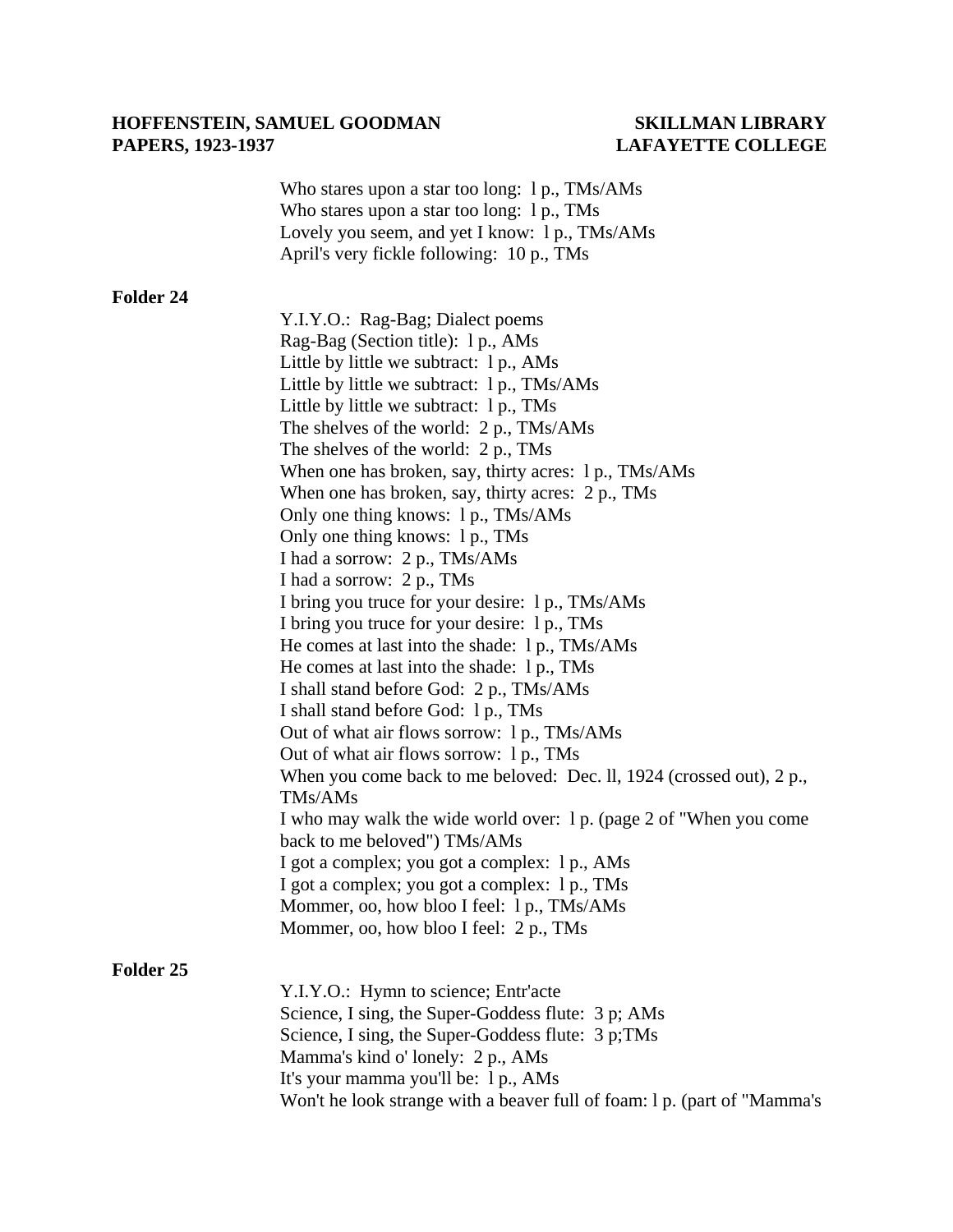kind o'lonely"), TMs It's your mama you'll be looking at: l p., TMs I kept the house on the corner of Linden and Pineapple Streets: 2 p., TMs/AMs I kept the house on the corner of Linden and Pineapple Streets: 2 p., TMs I won't get up tomorrow: 3 p., TMs I won't get up tomorrow: 3 p., TMs

#### **Folder 26**

Y.I.Y.O.: As the crow flies let him fly; Pass, oh, Time

#### Set A

 She walks in beauty, like the night: l p., AMs The cats sits: l p., AMs The camel isn't very bright: l p., AMs Behold the High Official, he: l p., AMs Sing a song of sixpence: l p., AMs Unaware of sun or moon: 2 p., TMs/AMs Fools may go: l p., AMs If you're a naughty little girl: l p., AMs This is the Banker, all that's lent: l p., AMs Completely crossed out. I understand that God is not: l p., AMs I envy things of wood or stone: l p., TMs/AMs A bird in the hand may sometimes be: l p., AMs Fish have scales but cannot sing: l p., AMs Well may he be to censure blind: l p., AMs The early bird may catch the worm: l p., AMs I'm not a huntsman bold and brave: l p., AMs It took much longer than a day: l p., AMs The lion roars, the echoes try: l p., AMs

#### Set B

 She walks in beauty, like the night: l p., TMs The cat sits: l p., TMs The camel isn't very bright: TMs Behold the High Official, he: l p., TMs Sing a song of sixpence: l p., TMs Unaware of sun or moon: l p., TMs Fools may go: l p., TMs If you're a naughty little girl: l p., TMs I understand that God is not: l p., TMs I envy things of wood or stone: l p., TMs A bird in the hand may sometimes be: l p., TMs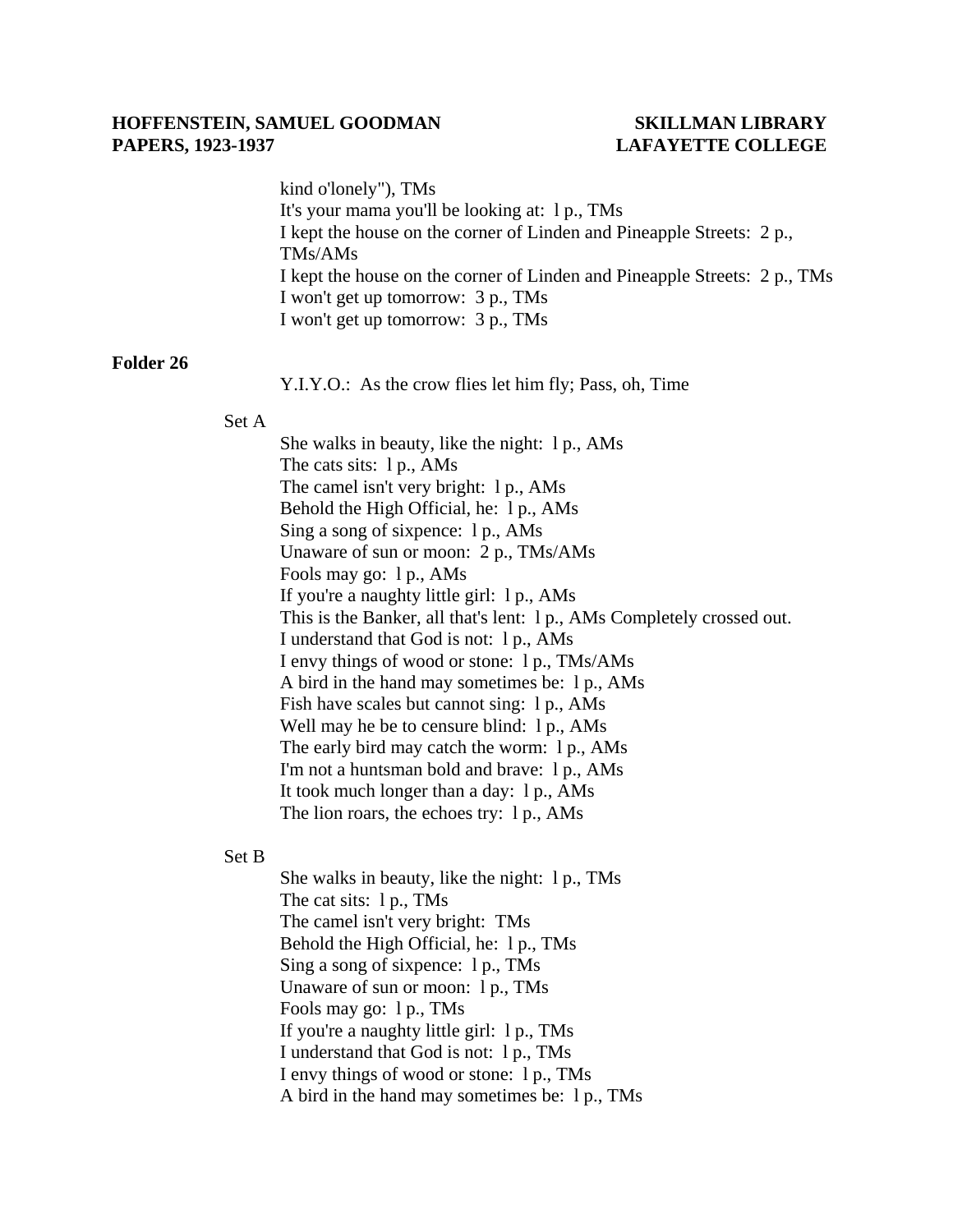## **LAFAYETTE COLLEGE**

| 1 AT EIW, 1725-1757 | LAFA LETTE COLLEGE                                                                                                                                                                                                                                                                                                                                                                                                                                                                                                                                                                                                                                                                                                                                                                                                                                                                                                                                                                                                                                                                           |
|---------------------|----------------------------------------------------------------------------------------------------------------------------------------------------------------------------------------------------------------------------------------------------------------------------------------------------------------------------------------------------------------------------------------------------------------------------------------------------------------------------------------------------------------------------------------------------------------------------------------------------------------------------------------------------------------------------------------------------------------------------------------------------------------------------------------------------------------------------------------------------------------------------------------------------------------------------------------------------------------------------------------------------------------------------------------------------------------------------------------------|
|                     | Fish have scales but cannot sing: 1 p., TMs<br>Well may he be to censure blind: 1 p., TMs<br>The early bird may catch the worm: 1 p., TMs<br>I'm not a huntsman bold and brave: 1 p., TMs<br>It took much longer than a day: 1 p., TMs<br>The lion roars, the echoes try: 1 p., TMs<br>Pass, oh, Time (oh, Passing Medicinal): 2 p., TMs<br>Pass, oh, Time (oh, Passing Medicinal): 2 p., TMs                                                                                                                                                                                                                                                                                                                                                                                                                                                                                                                                                                                                                                                                                                |
| Folder 27           |                                                                                                                                                                                                                                                                                                                                                                                                                                                                                                                                                                                                                                                                                                                                                                                                                                                                                                                                                                                                                                                                                              |
|                     | Y.I.Y.O.: Songs out of an earlier time; Apologia<br>It lies like tired, spent lightning, that has: 1 p., AMs<br>It lies like tired, spent lightning, that has 1 p., TMs<br>The years shall bring us rest: 1 p., AMs<br>The years shall bring us rest: 1 p., TMs<br>The dead they sleep a long, long sleep: 1 p., AMs<br>The dead they sleep a long, long sleep: 1 p., TMs<br>Hear you, all you celibate: 1 p., AMs<br>Hear you, all you celibate: 1 p., TMs<br>When I was little I used to sit: $3 p., TMs/AMS$<br>When I was little I used to sit: 3 p., TMs<br>Sing, wind of summer, through the leaves: 1 p., AMs<br>Sing, wind of summer, through the leaves: 1 p., TMs<br>Let the tears be dry in your eyes, and the cloud melt on your brow: $2 p_{\cdot}$ ,<br>TMs/AMs<br>Let the tears be dry in your eyes, and the cloud melt on your brow: 2 p.,<br><b>TMs</b><br>Under my words securely lie: 2 p., AMs<br>Under my words securely lie: 2 p., TMs<br>Though I made songs clear as green-housed birds: 1 p., TMs/AMs<br>Though I made songs clear as green-housed birds: 2 p., TMs |
| Folder 28           | Y.I.Y.O.: Fragile originals                                                                                                                                                                                                                                                                                                                                                                                                                                                                                                                                                                                                                                                                                                                                                                                                                                                                                                                                                                                                                                                                  |
| Folder 29           | Correspondence: By Hoffenstein -- 1924, 1937                                                                                                                                                                                                                                                                                                                                                                                                                                                                                                                                                                                                                                                                                                                                                                                                                                                                                                                                                                                                                                                 |
| Folder 30           | Correspondence: To Hoffenstein -- 1923-1934, undated                                                                                                                                                                                                                                                                                                                                                                                                                                                                                                                                                                                                                                                                                                                                                                                                                                                                                                                                                                                                                                         |
| Folder 31           | Correspondence: To Alyce Geraldine Fagan -- undated                                                                                                                                                                                                                                                                                                                                                                                                                                                                                                                                                                                                                                                                                                                                                                                                                                                                                                                                                                                                                                          |